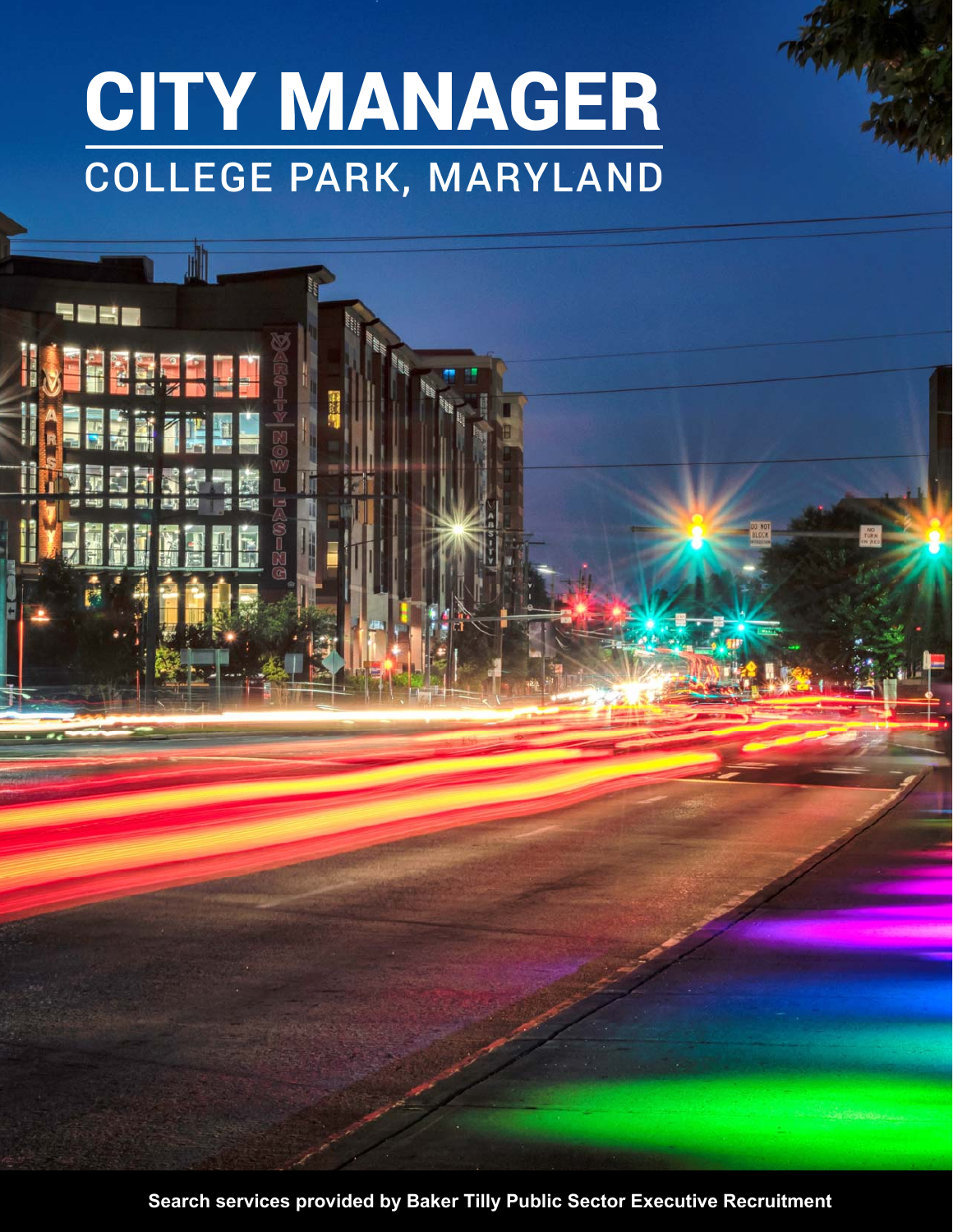# The Community

The City of College Park, Maryland (pop. 32,275) is one of the largest cities in Prince George's County. Located approximately 7 miles northeast of Washington D.C., the City of College Park is a vibrant and prosperous town, and has established collaborative relationships with residents, the University of Maryland, businesses, non-profit sector, and other governments that benefit the entire community. College Park residents and commuters have easy access to D.C. via the regional subway. The City is known for distinctive and connected neighborhoods, thriving commercial districts, cultural amenities, attractive green space and streetscapes, convenient transportation systems, and a strong sense of community pride and engagement.

The City of College Park's five square miles of land area is vibrant and a great place to live and work. It is focused on downtown redevelopment and the new City Hall is nearing completion. The University of Maryland's flagship campus provides excellent access to educational opportunities, sporting events, and cultural activities on campus. The City is also home to the National Archives II, the Tennis Center at College Park which houses the Junior Tennis Champion Center, and the world's oldest continually operated airfield, College Park Airport, former training facility of the Wright Brothers.

The City has developed partnerships in order to provide service to residents and businesses. The City's Contract Police program provides off-duty Prince George's County police officers as part-time City employees, supplementing Prince George's County's regular police services within the City. Water and sewer services are provided by the Washington Suburban Sanitary Commission, a bicounty agency. Primary and secondary education is provided by the Prince George's County Public Schools. The coordination of planning and other efforts occurs with other agencies including surrounding municipalities, the Maryland-National Capital Park and Planning Commission (M-NCPPC), Prince George's County, the Washington Metropolitan Area Transit Authority (WMATA), the University of Maryland, and state and federal partners.



# **City Vision**

College Park is a vibrant forward-thinking City with a welcoming community that celebrates our history and diversity and strives for innovation, connectivity, and sustainability.

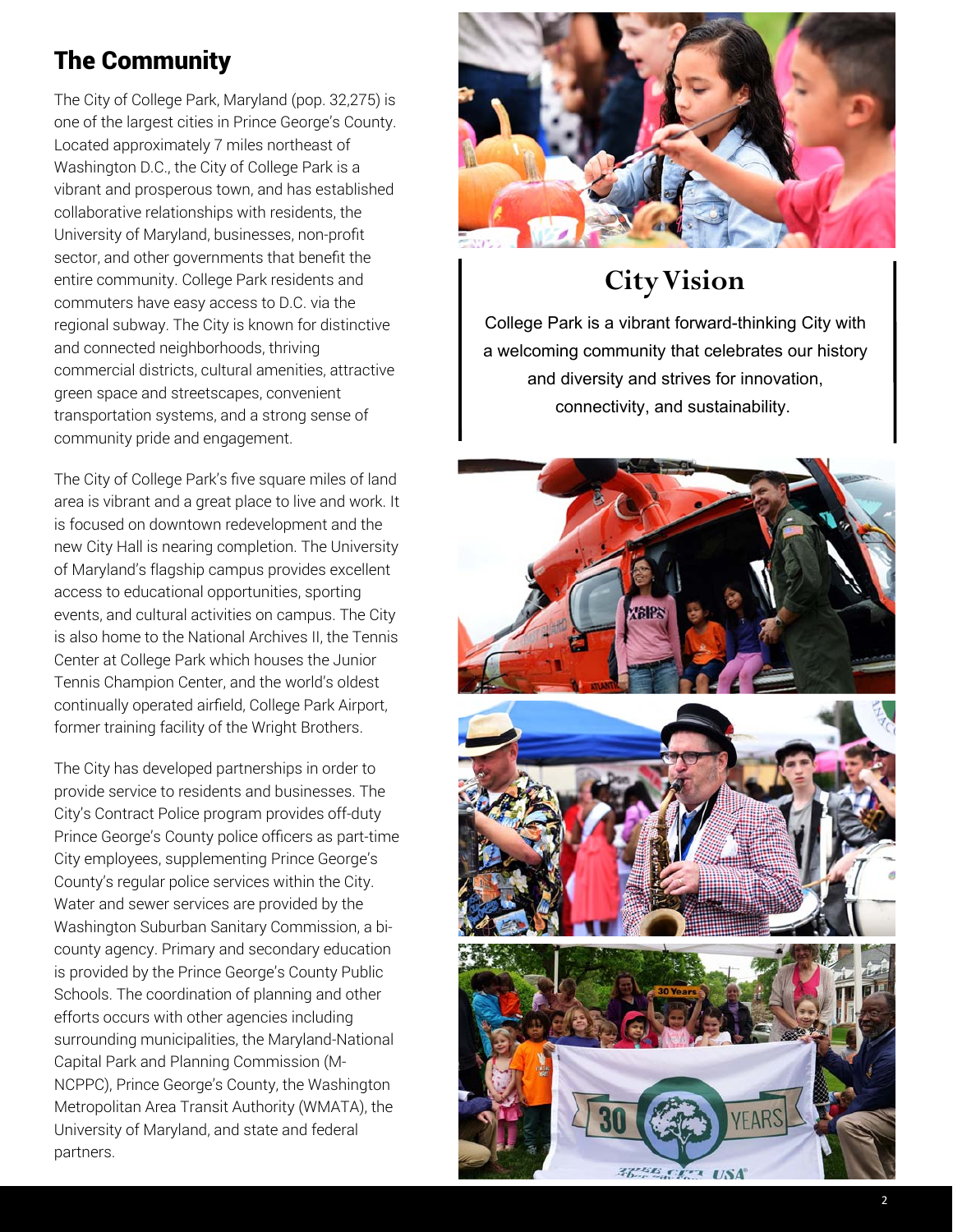# The Organization

The nine-member City Council is elected by district every two years on a non-partisan basis. The City is divided into four districts with two Council members elected from each district, and the Mayor is elected at large on the same election schedule as the City Council. The City of College Park operates as a council-manager form of government.

Eight department directors report to the City Manager: the Assistant City Manager, and the directors of Finance, Human Resources, Public Services, Planning and Community Development, Public Works, and Youth, Family and Senior Services. The Assistant City Manager is responsible for the functions of the City Clerk, Information Technology, and Communications. College Park employs 131 FTEs.

The total General Fund proposed budget, as originally presented in March 2020, has been reduced by \$1.85 million (from \$23.32M to \$21.47M), primarily a result of providing for financial effects from the pandemic. The Capital Projects Fund Budget for Fiscal Year 2021 is \$18.57 million.



College Park has established values (open and effective government, high-performing, dedicated, and valued employees, sustainability and long-term planning, fiscal responsibility, and collaboration) that help guide the goals in the strategic plan.

In 2020 and for the first time, the City of College Park has a earned a perfect score in the Human Rights Campaign's 2020 Municipal Equality Index for the City's commitment to the health, welfare, safety, equality and inclusiveness of its lesbian, gay, bisexual, transgender and queer community. The rating is based on several factors including nondiscrimination laws, municipal workplace policies, City services and City leadership's public position on equality.

# The Position

The City Manager provides the management and oversight of all City services, implements policy established by the City Council, and appoints and supervises department heads. The City Manager also serves as an adviser to the City Council by providing objective feedback and long term consequences of policies under consideration. The City Manager prepares a budget for the council's consideration; recruits, hires, and supervises the government's staff; serves as the council's chief adviser; and carries out the council's policies. Council members and residents rely on the City Manager to provide complete and objective information.

Major duties of this position are focused on the Strategic Plan and aligning the Objectives and Key Results (OKRs) that will enable the City to accomplish the Five-Year Objectives adopted by Council in November 2020:

- 1. Innovate and improve City services to enhance quality, value, and accessibility for all our residents.
- 2. Celebrate our history and diversity to highlight our unique character and build on the strengths of our community.
- 3. Preserve and enrich our environment and natural beauty to attract people and sustain our City's future.
- 4. Enhance safety and quality of enforcement to advance our reputation as a safe City.
- 5. Plan and facilitate strategic economic development and smart growth to support a variety of businesses that can thrive and serve the diverse needs of our community.
- 6. Inspire and nurture a welcoming and inclusive community that encourages and embodies engagement, collaboration, and equity throughout our City.
- 7. Expand and promote alternative transportation approaches to build a more interconnected and accessible City for all.
- 8. Foster and sustain an affordable and stable City for individuals and families to live, work, play and retire.
- 9. Advocate for improving the quality of education and learning opportunities for our residents and community's future.
- 10. Cultivate an empowered and collaborative organizational culture that is high-performing, values employees, and is known for excellence.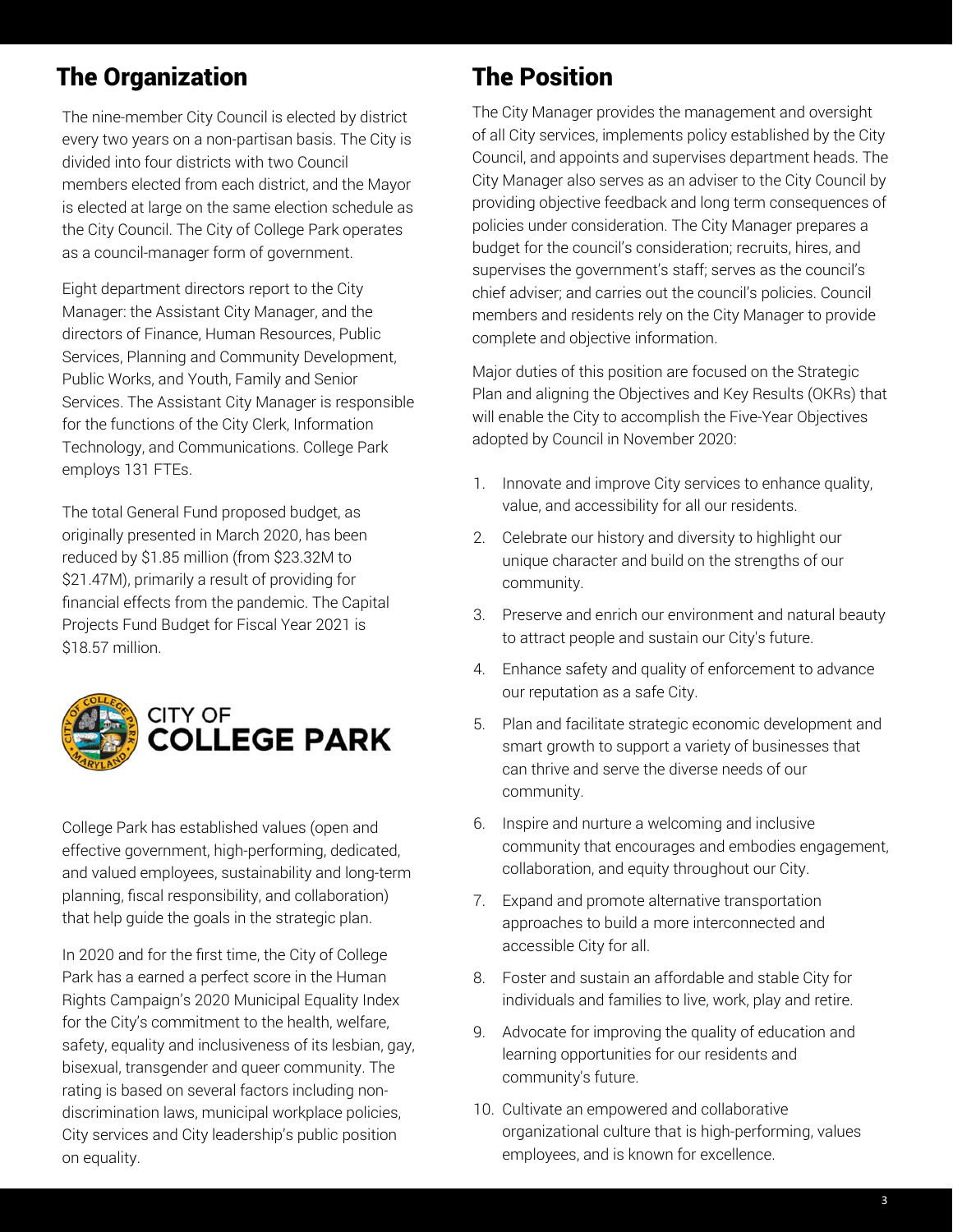# Desired Capabilities

The City Manager will play a large role in shaping the culture of the organization. It is important for the City Manager to exemplify high ethical standards in keeping with the leadership responsibilities of the position. The successful candidate must possess the emotional quotient to guide and mentor department directors and hold them accountable through regular, constructive feedback and annual performance evaluations. The successful candidate will have a track record which demonstrates the ability to coordinate with the City Attorney, work well under pressure, listen critically, and communicate thoroughly. The successful candidate will also show appreciation of staff and have an open-door policy to enhance communication. The Mayor and Council are seeking someone who will be curious, listen, and conduct research to understand the background of an issue, build and support their team, in person and virtually, to respond during the pandemic and beyond. The successful candidate will lead through change by assessing the needs of the Mayor and Council, staff, residents, and the City's stakeholders. The City Manager will institutionalize processes and explain what will be required of Mayor and Council, staff and stakeholders to provide a clear understanding of the possibilities, next steps and responsibilities.









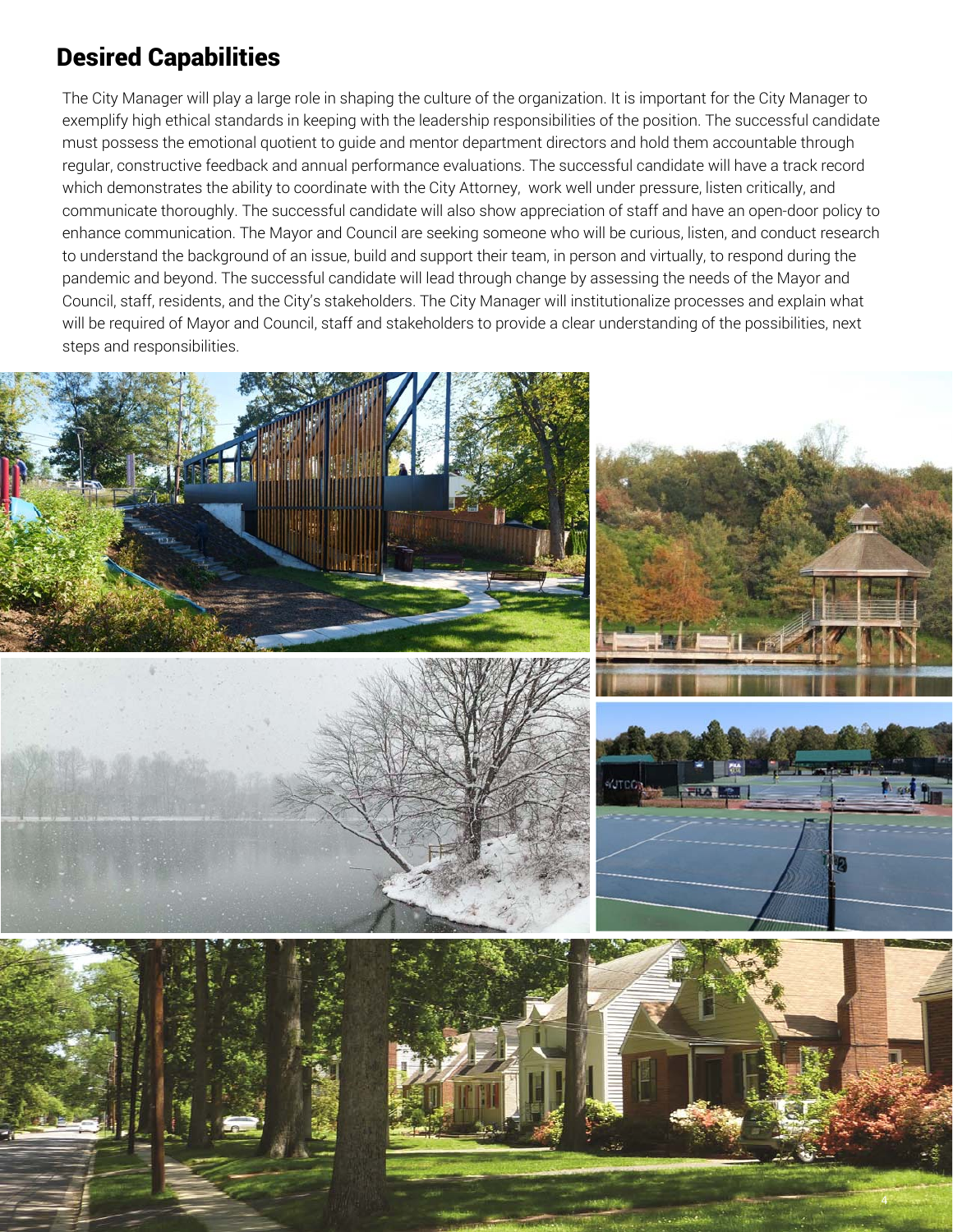

#### Leadership Opportunities

Advance the City's Interests. The City Manager will be nimble and politically perceptive, respecting the roles of the Mayor and City Council, the City Manager, the City Attorney, and staff. The successful candidate will be a strategic leader with the ability to work with Mayor and Council to accomplish the OKRs with the involvement of Department Directors as subject matter experts and hold them accountable for achievement of objectives. The successful candidate will have a proven track record of taking calculated risks as a catalyst for change after transparently communicating the associated liabilities. This requires the City Manager to develop relationships and build trust, be diplomatic, and an effective communicator and strong leader. There are times when the City Manager will be required to proactively explain why decisions are made or why the City does not have the capacity to begin a new initiative. The successful candidate will be of high moral character and unbiased in their approach.

The next City Manager will work collaboratively with stakeholders — local, county, state, University of Maryland, M-NCPPC, College Park City-University Partnership, and the Terrapin Development Corporation, as examples – to increase the commercial and real property tax base and improve services to residents.

The new City Manager will address issues and concerns and make appropriate referrals if the answer does not fall under the City's purview and communication and service will be consistent to all community members.

Bring Capital Projects to Completion. The successful candidate will ensure effective project management reports on the progress and completion of projects. City Hall construction will be complete in fall 2021 and enable several departments to now be housed within one building (co-owned with the University of Maryland). This project will also help continue the redevelopment of College Park's Route 1 Corridor. Other construction projects include Duvall Field, the Hollywood Dog Park, and College Park Woods Pool Facility. The new Constituent Relationship Management (CRM) and work order system will soon be implemented.

Attract Commercial Growth. Construction is underway on the Purple Line, a 16.2-mile metro rail transit line that will extend from New Carrollton in Prince George's County to Bethesda in Montgomery County. College Park is a major activity center along this corridor and will have four of the 21 planned stations that will spur new development activity. The next City Manager will ensure a marketing plan is developed to attract and retain businesses as the cornerstone of economic development.

Be a City for all People. The City Manager will value the diversity of College Park and ensure that the City provides opportunities for residents to be heard. The successful candidate will have experience in providing government services in ways that do not create inequities. The City Manager will lead staff in their efforts to be inclusive in service delivery and involvement.

Evaluate the City Organization. The City Manager will assess the City's structure and propose recommended changes as necessary. One example is the City's study of the feasibility to bring building and inspections in-house to streamline the process and improve service delivery through a one-stop shop. The next City Manager will use an objective, apolitical, and proactive approach to problem-solving. They will ensure the alignment of expectations with deployment of resources.

Plan for Post Pandemic. COVID-19 has impacted College Park residents, small businesses, and in-person classes at the University of Maryland. The next City Manager will help determine and transition to the new normal. The City will need to work with economic development stakeholders to reimagine the retail, restaurant, and lodging markets in College Park.